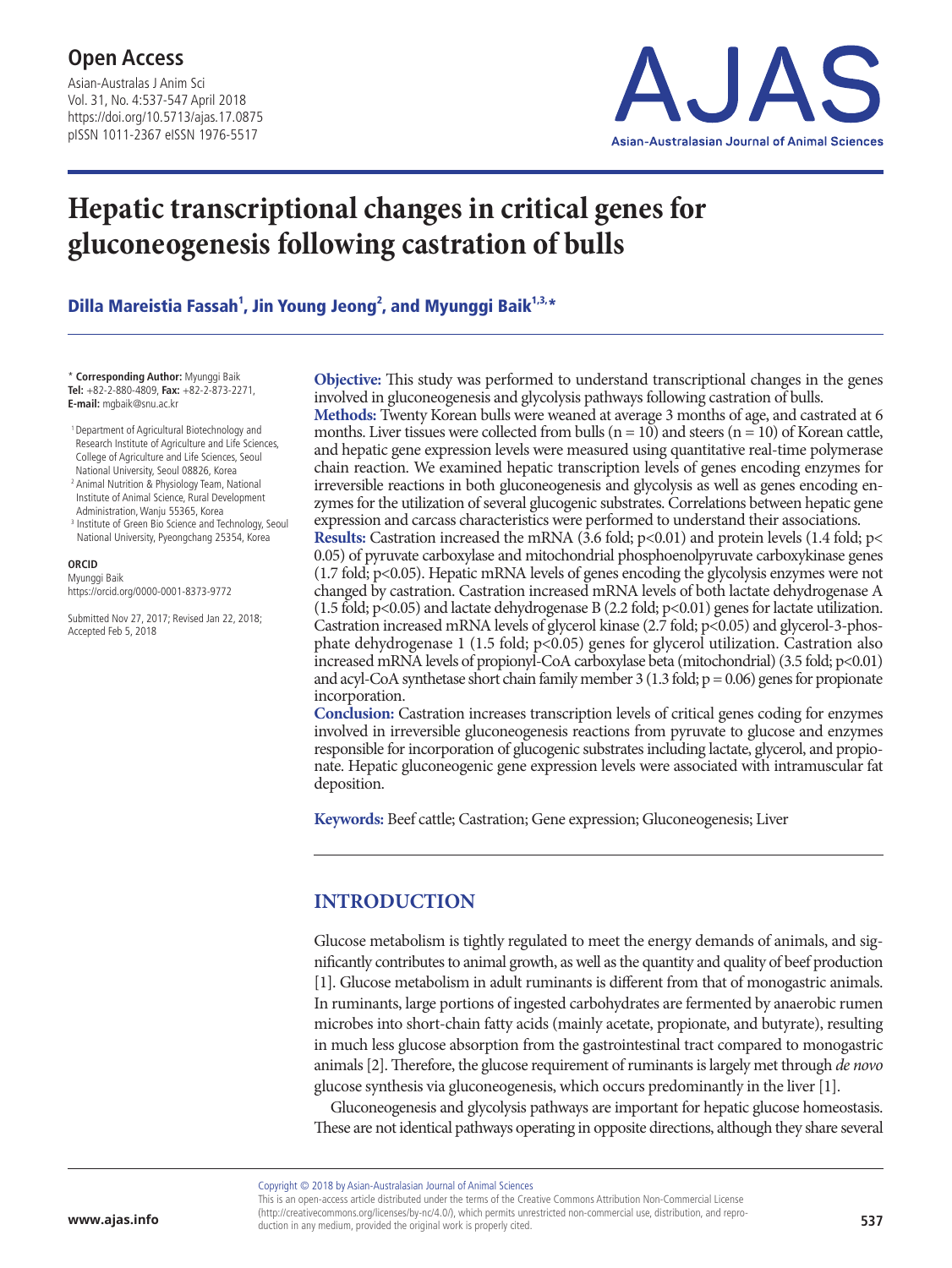# **AJAS**

steps. There are three bypass (irreversible) reactions within the gluconeogenesis and glycolysis pathways. The first bypass reaction in gluconeogenesis is the conversion of pyruvate to phosphoenolpyruvate (PEP), involving the enzymes pyruvate carboxylase (PC) and PEP carboxylase (PCK). The next irreversible reaction is the conversion of fructose 1,6-bisphosphate to glucose 6-phosphate by the enzyme Fructose 1,6-bisphosphatase (*FBP1*). The third bypass reaction is the conversion of glucose 6-phosphate to glucose by the enzyme *G6PC*. In the hepatic glycolysis pathway, the first irreversible reaction is the conversion of glucose to glucose 6-phosphate by glucokinase. In the second irreversible reaction, phosphofructokinase-1 (PFKL) is involved in the conversion of fructose 6-phosphate to fructose 1,6-bisphosphate. In the third irreversible reaction, PEP is converted to pyruvate by pyruvate kinase (PKLR).

In ruminants, the important glucogenic substrates of gluconeogenesis are lactate, glycerol, and propionate as well as certain amino acids [3]. Several enzymes are involved in the incorporation of these substrates in the gluconeogenesis pathway [3]: lactate dehydrogenase (LDH) for lactate; glycerol kinase (GK) and glycerol-3-phosphate dehydrogenase (GPD) for glycerol; and acyl-CoA synthetase short-chain family member 3 (ACSS3), propionyl-CoA carboxylase (PCC), methylmalonyl-CoA epimerase (MCEE), and methylmalonyl-CoA mutase (MUT) for propionate. Our previous study showed higher circulating glucose levels in steers than in bulls [4]. This increase may be due in part to changes in the activities of the gluconeogenesis and/or glycolysis pathways following bull castration. However, the molecular events associated with gluconeogenesis and glycolysis pathways in the liver following bull castration remain poorly understood.

Castration is an important method used in the beef cattle industry to improve meat quality, reduce aggressive behavior, and improve herd management. In Korean cattle, beef quality grade (QG) is determined mainly by the amount of marbling [5]. Castration is an efficient way to enhance marbling, resulting in improved beef quality [4], although it decreases growth rate, feed efficiency, dressing percentage, and meat yield [6]. Castration of male rats reduces circulating testosterone levels and enhances hepatic gluconeogenesis [7]. Our previous study revealed a significant reduction in circulating testosterone levels in bulls following castration [4]. Little is currently known about the effects of bull castration on gluconeogenesis processes.

The objective of this study was to elucidate transcriptional changes in the genes involved in the gluconeogenesis and glycolysis pathways following bull castration. We examined whether castration affects the expression of genes encoding enzymes for three bypass (irreversible) reactions in gluconeogenesis and glycolysis from pyruvate to glucose and vice versa. We also determined whether castration affects the expression of genes encoding enzymes responsible for the incorporation of glucogenic substrates (lactate, glycerol, and propionate) into the gluconeogenesis pathway. The associations of gene expression levels with backfat thickness, marbling score (MS), and QG were also examined by correlation analyses.

### **MATERIALS AND METHODS**

#### **Animals, diet, tissue sampling, and carcass characteristics**

Liver tissues of 10 bulls and 10 steers from a previous study were used [4]. Briefly, Korean bulls were weaned at a mean age of 3 months, and fed with 30% concentrates/70% roughage until they reached 6 months of age. Bulls were castrated at 6 months. After 6 months of age, bulls and steers were fed with concentrates consisting of 15% crude protein (CP)/71% total digestible nutrients (TDN) until 14 months of age, and 11% CP/73% TDN after 21 months of age. Roughage was offered *ad libitum*, and the animals had free access to freshwater during the entire experimental period. To study the effects of castration on carcass traits and the associations with gene expression levels, both bulls and steers of conventional slaughter age in Korea beef industry were used. Slaughter ages were 20 months and 28 months for bulls and steers, respectively. Carcass weight was 347 kg and 398 kg for bulls and steers, respectively. We used 10 steers [4] with high MS values to detect differences in liver metabolism between bulls and steers clearly. In our previous study, steers (6.6±0.3) had a 6-fold higher (p< 0.001) MS than bulls (1.1±0.1) [2].

Animals were transported for 4 hours and slaughtered the following day. After undergoing captivate-bolt stunning, the animals were slaughtered in a conventional manner. After slaughter, liver tissue samples were collected immediately, snapfrozen in liquid nitrogen, and stored at –80°C. The carcasses were moved to a cold room (5°C). After 24 hours, the carcasses were graded using the carcass grading system designed by the Korea Institute for Animal Products Quality Evaluation [8].

Carcass characteristics from previous study [4] were used to calculate the correlation coefficients. Briefly, backfat thickness, MS, meat color, fat color, texture, and maturity were determined by an official meat grader. Among these parameters, MS was the main determinant of QG. Five QGs (QG 1++, 1+, 1, 2, and 3) were assigned by meat graders. The beef marbling standard marbling score ranges from 1 (devoid) to 9 (abundant); 8 or 9 was the MS for QG1++, 6 or 7 was the MS for QG1+, 4 or 5 was the MS for QG1, 2 or 3 was the MS for QG2, and 1 was the MS for QG3. Meat color, fat color, texture, and maturity of the exposed longissimus muscle (LM) at the 13th rib interface were used for QG determination [5]. Back fat thickness was evaluated in terms of the thickness of the fat over the LM measured perpendicular to the outside surface at a point two-thirds the length of the rib eye from its chine bone end.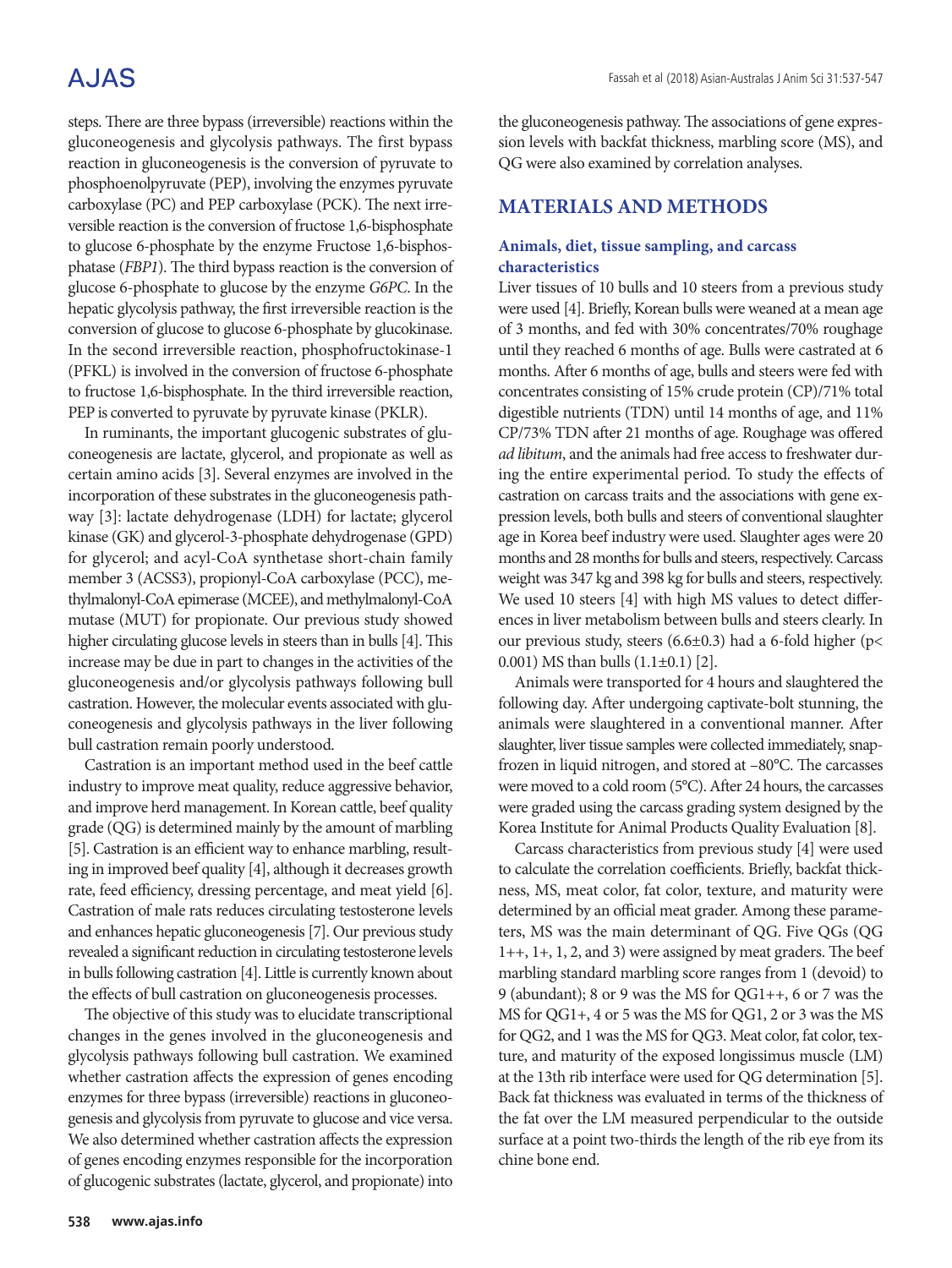#### **RNA extraction and real-time polymerase chain reaction analysis**

Total RNA was isolated from liver tissues using Trizol reagent (Molecular Research Center, Cincinnati, OH, USA) according to the supplier's protocol. Total RNA concentration and integrity were verified by checking the absorbance at 260 nm and analyzing 2 μL of each sample in 1% agarose gel electrophoresis. RNA quality was also checked by an RNA 6000 Nano LabChip kit and Agilent 2100 BioAnalyzer (Agilent Technologies, Palo Alto, CA, USA).

Total RNA was transcribed into cDNA using the iScript cDNA synthesis kit (Bio-Rad, Hercules, CA, USA) according to the supplier's protocol. All primers were designed using integrated DNA technology, based on published sequences from the National Center for Biotechnology Information (Supplementary Table S1). Gene expression was evaluated using real-time polymerase chain reaction (PCR) analysis in a 25-μL total reaction volume containing 200 ng cDNA, 12.5 μL of SYBR Green RT-PCR Master Mix and 1.25 μL of 10 μM primers. Reactions were performed under thermal cycling condition as follows: 95°C for 15 minutes (initial step) followed by 40 cycles at 94°C for 15 s (denaturation), 55°C for 30 s (annealing), and 72°C for 30 s (extension). Real-time PCR data were normalized using the ΔΔCT method to determine relative fold changes [9], and all data were normalized with ribosomal protein s9 as the housekeeping gene.

#### **Western blot analysis**

Samples were homogenized in a Polytron homogenizer for 30 s with cold Pro-PREP protein extraction solution (Intron Biotechnology, Seongnam, Korea), and the homogenized samples were incubated at 4°C for 30 min. Samples were centrifuged (13,000×*g*, 30 min, 4°C) and the protein content of each supernatant was determined using a BCA protein assay kit (Pierce, Rockfold, IL, USA). Total proteins were prepared for Western blot analysis by boiling in  $5\times$  sample buffer (50 mM Tris, 2% sodium dodecyl sulfate, 5% glycerol, and 10% 2-mercaproethanol, pH 6.8). We separated 20 μg of proteins by sodium dodecyl sulfate polyacrylamide gel electrophoresis (SDS-PAGE) using 6% polyacrylamide separating gels for PC (130 kDa), with 5% stacking gels. Proteins were transferred into polyvinylidene flouride membranes (BioRad Laboratories, Inc., Hercules, CA, USA) blocked with 1×tris-buffered saline/ 0.1% Tween 20 and 5% nonfat dried milk, and incubated using commercial primary antibodies (1:200 dilution for antibodies against PC), including goat polyclonal antibody (sc-46228; Santa Cruz Biotechnology, Santa Cruz, CA, USA). The blots were treated with secondary horseradish peroxidase–conjugated anti-goat antibody, and developed using an enhanced chemiluminescence detection kit (Amersham Biosciences, Buckinghamshire, UK). The signal intensity was quantified using image processing scan analysis (ChemiDoc XRS, BioRad,

USA) and measured using ImageJ software (NIH, Bethesda, MD, USA). Band densities were normalized with actin content.

#### **Statistical analysis**

All data are presented as the mean+standard error of the mean. Statistical differences between bulls and steers were examined using the general linear model procedure in the SAS software 9.1 (SAS Institute, Cary, NC, USA). Correlations of gene expression levels with back fat thickness, MS, and QG were calculated using the CORR procedure in SAS.

### **RESULTS**

#### **Expression of genes for the gluconeogenesis pathway from pyruvate to glucose**

In this study, we examined changes in the expression of genes encoding enzymes responsible for three bypass reactions in the gluconeogenesis pathway following castration. Pyruvate carboxylase is the regulatory enzyme of gluconeogenesis, and it catalyzes the conversion of pyruvate to oxaloacetate (OAA). We found higher (3.6 fold; p<0.01) *PC* mRNA levels in steers than in bulls (Figure 1). The PC protein levels were examined by Western blot. Steers exhibited higher (p<0.05) PC protein levels in the liver than did bulls, reflecting the transcriptional activity trend.

Phosphoenolpyruvate carboxykinase catalyzes the decarboxylation of OAA to produce PEP. In gluconeogenesis, the conversion of OAA into PEP by PCK can occur in both the cytosol and mitochondria. One of two isoforms of PCK, the cytosolic form (PCK1) and the mitochondrial form (PCK2), works in each compartment. In the mitochondria, OAA can be converted into PEP by PCK2 and transported to the cytoplasm, where it is converted into glucose via the remaining gluconeogenic enzymes. In this study, we found higher (1.7 fold; p<0.05) *PCK2* mRNA levels in steers than in bulls (Figure 1). In this study, castration did not affect (p>0.05) *PCK1*  mRNA levels.

In this study, the mRNA levels of *FBP1* and glucose 6-phosphatase (*G6PC*) remained unchanged (p>0.05) following castration (Figure 1). Al-Trad et al [10] also reported no significant correlation between glucose release from the gluconeogenesis pathway and the change in *FBP1* and *G6PC* mRNA abundance, which was mainly regulated post-transcriptionally.

#### **Expression of genes for the incorporation of glucogenic substrates in the gluconeogenesis pathway**

In this study, we examined changes in the hepatic expression levels of genes encoding enzymes for the incorporation of glucogenic substrates (lactate, glycerol, and propionate) following castration (Figure 2). Lactate is first converted to pyruvate by LDH in the cytosol. In this study, castration increased hepatic expression levels of both *LDHA* (muscle type; 1.5 fold; p<0.05)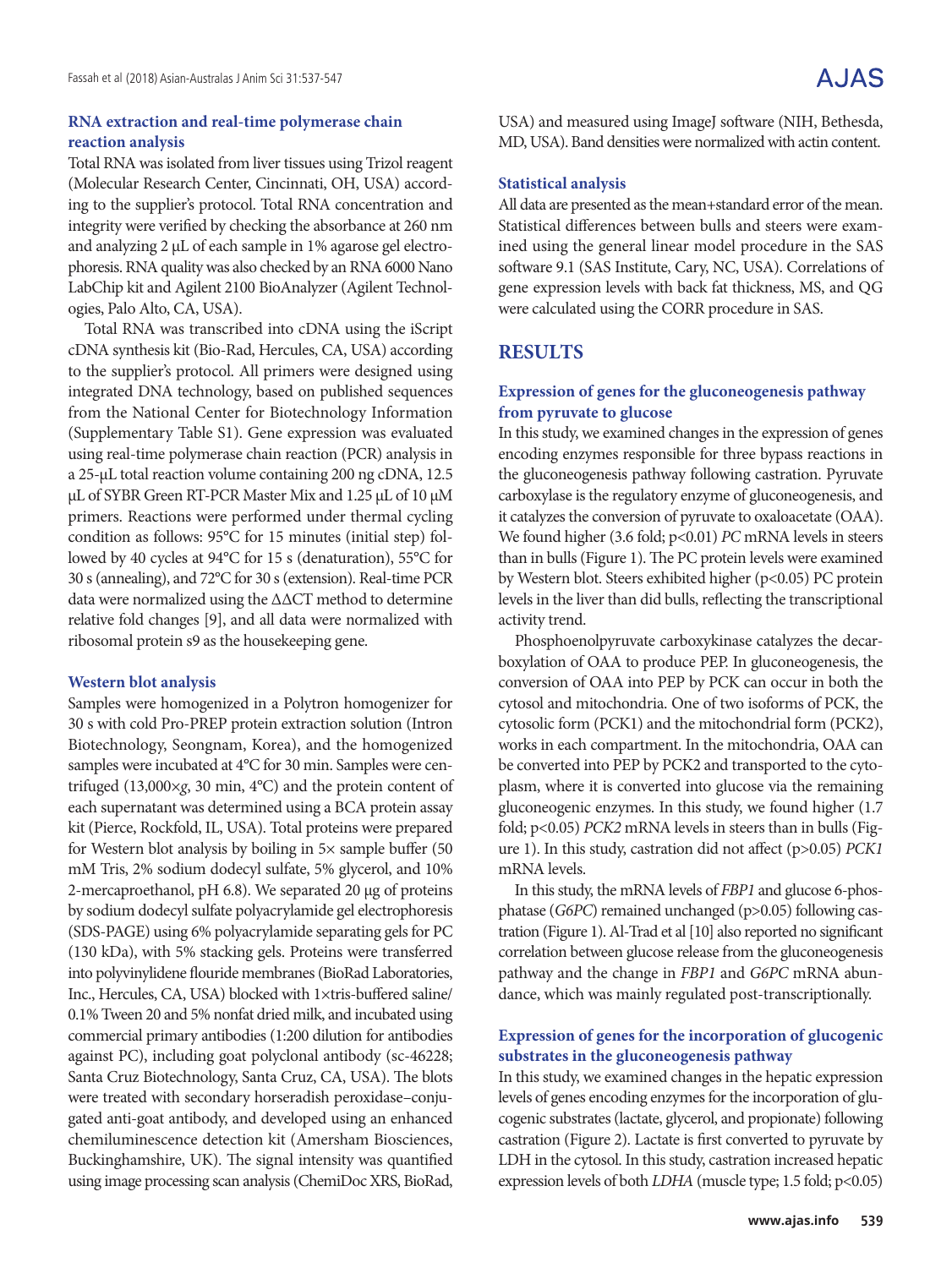# A.JAS



**Figure 1.** Hepatic expression levels of genes for gluconeogenesis from glucose to pyruvate in Korean cattle. mRNA levels (n = 10) were determined using real-time polymerase chain reaction and normalized with a control ribosomal protein s9 gene. mRNA levels in bulls were normalized to 1.0. Protein levels (n = 4) were determined by Western blot analysis and normalized with actin levels. Values are expressed as the mean+standard error. A-B Means with different superscripts were different at p<0.01 between bulls and steers. a-b Means with different superscripts were different at p<0.05 between bulls and steers. PC, pyruvate carboxylase; PCK2, mitochondrial phosphoenolpyruvate carboxykinase; PCK1, cytosolic phosphoenolpyruvate carboxykinase; FBP1, fructose 1,6-bisphosphatase; G6PC, glucose 6-phosphatase.

#### and *LDHB* (liver type; 2.2 fold; p<0.01) genes.

Pyruvate can either be converted to OAA by PC or reduced to acetyl-CoA by the pyruvate dehydrogenase complex. The complex consists of three enzymes: pyruvate dehydrogenase (lipoamide) alpha 1 (*PDHA1*), dihydrolipoamide S-acetyltransferase (*DLAT*), and dihydrolipoamide dehydrogenase (*DLD*). In this study, hepatic mRNA levels of *PDHA1*, *DLAT*, and *DLD* genes did not differ (p>0.05) between bulls and steers. Our study demonstrated that castration did not change acetyl-CoA generation from pyruvate.

Glycerol can be utilized as a glucogenic precursor. Glycerol is converted to glycerol-3-phosphate by GK in the liver. Glycerol-3-phosphate is then oxidized to dihydroxyacetone phosphate by GPD and utilized for gluconeogenesis. Two isoforms (GPD1 in the cytosol and GPD2 in the mitochondria) are present; both enzymes catalyze the reversible conversion of glycerol-3-phosphate to dihydroxyacetone phosphate. We examined hepatic transcript levels of genes for the incorporation of glycerol into the gluconeogenesis pathway in bulls and steers. Castration increased mRNA levels of the *GK* (2.7 fold; p<0.05) and *GPD1* (1.5 fold; p<0.05) genes (Figure 2), but did not affect hepatic expression of the *GPD2* gene.

Propionate is the major substrate for gluconeogenesis in ruminants [3]. Castration affected the expression of several genes for the incorporation of propionate into the gluconeogenesis pathway (Figure 2). *ACSS3* plays a role in the activation of acetate to specific metabolic fate, and has also a high activity to activate propionate [11]. In mitochondria, *ACSS3* catalyzes the conversion of propionate to propionyl-CoA at the first step of the propionate-originated gluconeogenesis pathway [12]. In this study, steers exhibited higher (p = 0.06) *ACSS3* mRNA levels than did bulls (Figure 2). Propionyl-CoA is then converted by mitochondrial PCC to methylmalonyl-CoA, which is converted to succinyl-CoA by MCEE and MUT. Succinyl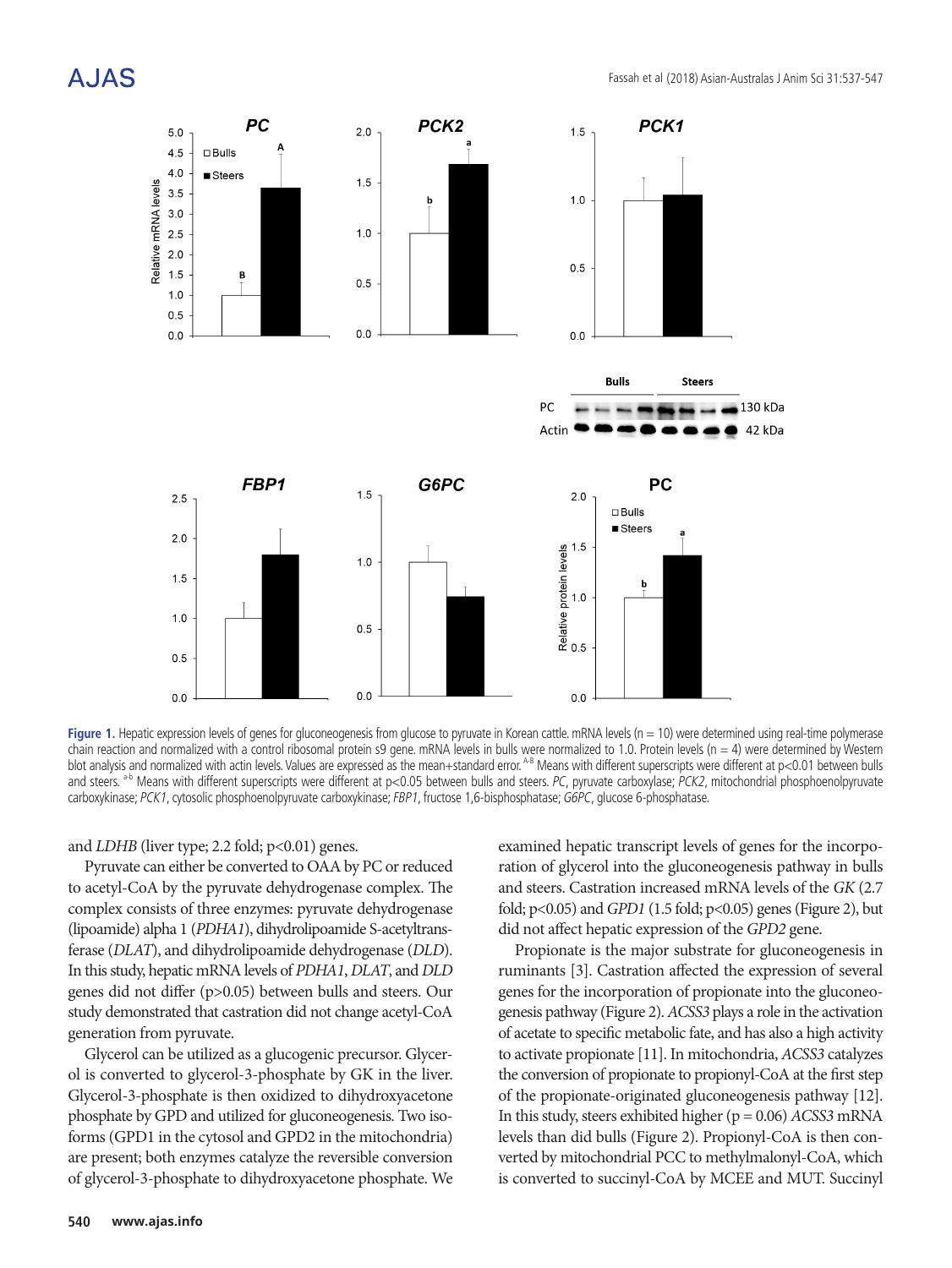



**Figure 2.** Hepatic mRNA levels of genes for glucogenic substrate incorporation in gluconeogenesis pathway in Korean cattle. mRNA levels were determined by real-time polymerase chain reaction and normalized with a control ribosomal protein s9 gene. mRNA levels in bulls were normalized to 1.0. Values are expressed as the mean+standard error (n = 10). A-B Means with different superscripts were different at p<0.01 between bulls and steers. a-b Means with different superscripts were different at p<0.05 between bulls and steers. LDHA, lactate dehydrogenase A; LDHB, lactate dehydrogenase B; PDHA1, pyruvate dehydrogenase (lipoamide) alpha 1; DLAT, dihydrolipoamide S-acetyltransferase; DLD, dihydrolipoamide dehydrogenase; GK, glycerol kinase; GPD1, glycerol-3-phosphate dehydrogenase 1; GPD2, glycerol-3-phosphate dehydrogenase 2; ACSS3, acyl CoA synthetase short chain family member 3; PCCA, propionyl CoA carboxylase alpha; PCCB, propionyl CoA carboxylase beta; MCEE, methylmalonyl CoA epimerase; MUT, methylmalonyl CoA mutase.

CoA is subsequently incorporated into part of the tricarboxylic acid cycle to generate OAA [3]. Mitochondrial PCC is composed of two subunits, alpha (PCCA) and beta (PCCB), which are encoded by two separate genes [13]. In this study, castration increased (p<0.01) mRNA levels of *PCCB*, although it did not affect (p>0.05) *PCCA* mRNA levels (Figure 2). Castration did not affect (p>0.05) mRNA levels of the *MCEE* and *MUT* genes (Figure 2).

### **Expression levels of glucose transport and glycolysis genes**

We have examined the expression of genes for hepatic glucose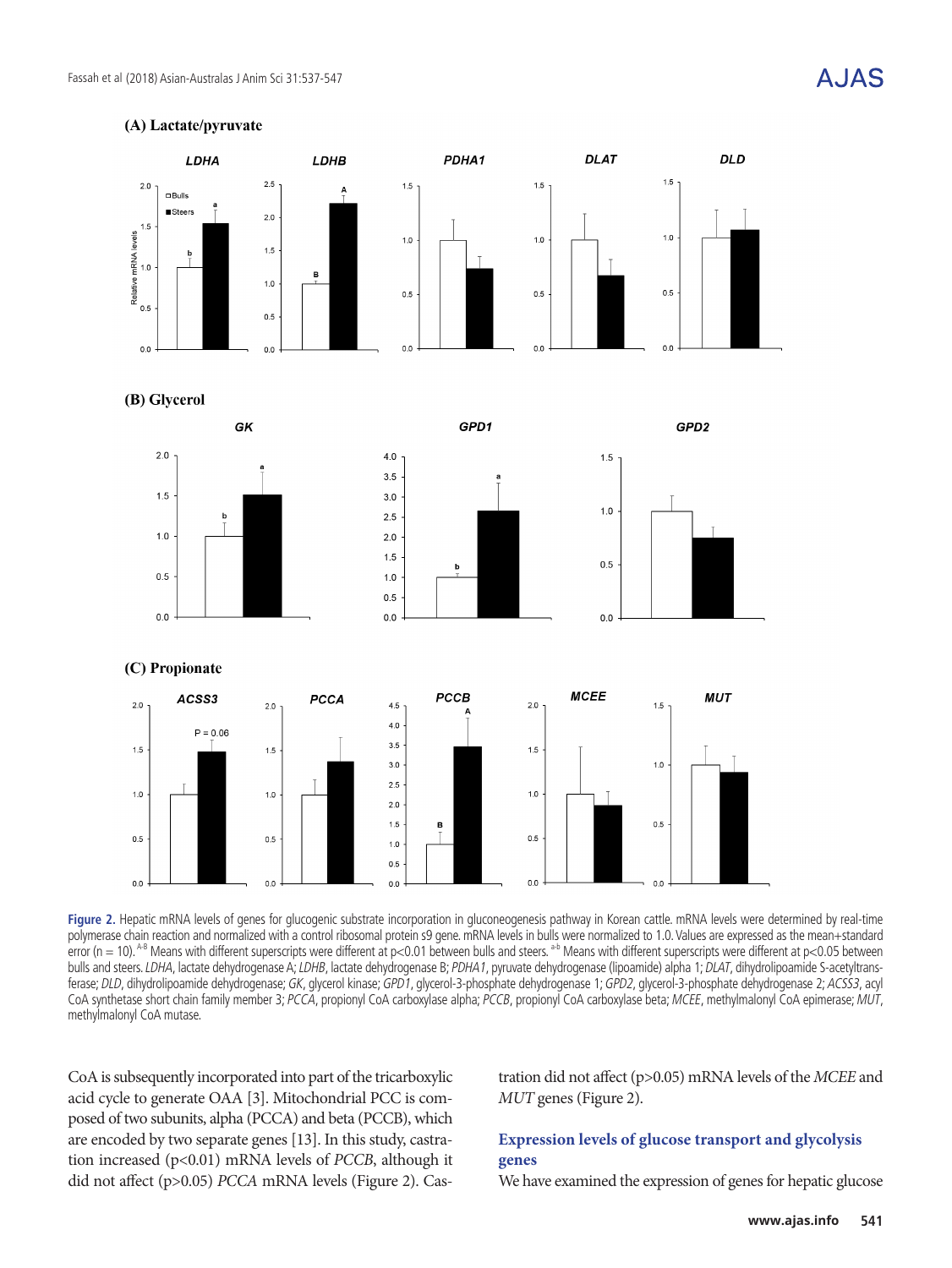

Figure 3. Hepatic mRNA levels of glucose transporter and glycolysis genes in Korean cattle bulls and steers. mRNA levels were determined by real-time polymerase chain reaction and normalized with a control ribosomal protein s9 gene. mRNA levels in bulls were normalized to 1.0. Values are expressed as the mean+standard error (n = 10). <sup>A-B</sup> Means with different superscripts were different at p<0.01 between bulls and steers. SLC2A2, solute carrier family 2 member 2; HK2, hexokinase 2; PFKL, phosphofructokinase-1; PKLR, pyruvate kinase.

transporter (solute carrier family 2 member 2 [*SLC2A2*]) and glycolysis. The *SLC2A2* gene is a major glucose transporter in the cattle liver [14]. We found no difference (p>0.05) in *SL-C2A2* mRNA levels between bulls and steers (Figure 3). The mRNA levels of glycolysis genes encoding enzymes hexokinase-2 and PFKL did not differ (p>0.05) between bulls and steers. Our study indicates that castration does not affect the transcriptional activities of glucose uptake and upstream of the glycolysis pathway in the liver.

Pyruvate kinase catalyzes the transfer of phosphate from PEP to adenosine diphosphate to produce adenosine triphosphate (ATP) and pyruvate. In this study, hepatic mRNA levels of the *PKLR* gene were lower  $(p<0.01)$  in steers than in bulls. This may indicate lower PEP conversion for ATP production following castration.

#### **Correlation coefficient data**

We analyzed the relationships of hepatic gene expression levels with backfat thickness, MS, and QG using pooled steers and bulls. Several significant correlations were observed (Table 1). Backfat thickness showed positive correlations with the hepatic mRNA levels of genes for gluconeogenesis, including *FBP1* (r  $= 0.45$ , p<0.05), *LDHB* (r = 0.66, p<0.01), *PCCA* (r = 0.45, p< 0.05), *GK* (r = 0.53, p<0.05), and *GPD1* (r = 0.56, p<0.05). MS and/or QG were positively correlated with the hepatic mRNA levels of *PC* (r = 0.55, p<0.05; r = 0.55, p<0.05), *PCK2* (MS r = 0.47, p<0.05), *LDHA* (r = 0.51, p<0.05; r = 0.52; p<0.05), *LDHB*  $(r = 0.79, p < 0.01; r = 0.80, p < 0.01)$ , and *PCCB*  $(r = 0.58, p < 0.01;$  $r = 0.57$ , p<0.01) genes. Negative correlations of MS and QG with hepatic mRNA levels of the *G6PC* ( $r = -0.51$ ,  $p < 0.05$ ;  $r =$  $-0.45$ , p< 0.05) and *PKLR* (r =  $-0.58$ , p<0.01; r =  $-0.64$ , p<0.01) genes were observed.

### **DISCUSSION**

### **Changes in expression of genes for the gluconeogenesis pathway from pyruvate to glucose following bull castration**

Glucose is the major fuel for metabolism in most body tissues. Hepatic glucose homeostasis is determined by the rates of glucose uptake and glucose production. In ruminants, glucose requirements are largely met through gluconeogenesis, which occurs predominantly in the liver. There are three bypass reactions of gluconeogenesis pathway: conversion of pyruvate to PEP by enzymes PC and PCK, conversion of fructose 1,6-bisphosphate to glucose 6-phosphate by *FBP1*, and conversion of glucose 6-phosphate to glucose by *G6PC*. In this study, we found that castration increased the expression of PC mRNA and protein levels. Upregulation of *PC* gene expression may contribute to increased OAA production and subsequent activation of the gluconeogenesis pathway following castration.

In this study, we found that castration upregulated *PCK2*  gene expression. The *PCK2* reaction predominates when lactate is the glucogenic precursor [3]. Upregulation of *PCK2* gene expression may indicate that castration increases utilization of lactate as a glucogenic precursor in the gluconeogenesis pathway. Castration of male animals reduces the concentration of circulating androgen. In a rat study, castration was found to reduce circulating testosterone levels and increase body fat mass [7]. In our previous study, castration also decreased testosterone levels and increased intramuscular fat deposition in beef cattle [4]. Insulin is known to suppress lipolysis and gluconeogenesis [15]. Castration alone [7] or a combination of castration and a high-fat diet [16] induced insulin resistance in the liver and other peripheral tissues, such as adipose and muscle tissue, in rodent studies. The authors suggested that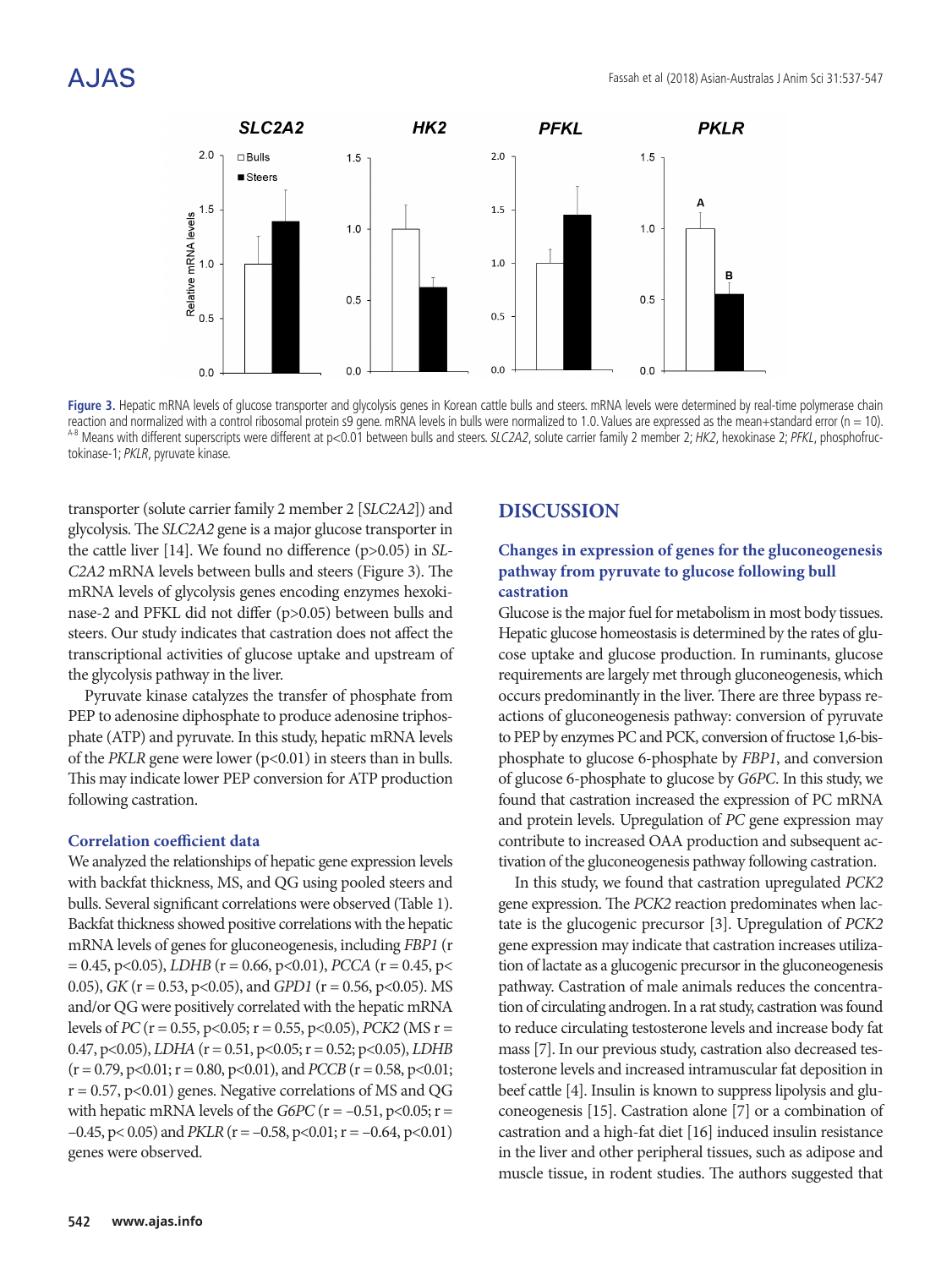**Table 1.** Correlation between hepatic gene expression levels and backfat thickness, marbling score, and quality grade in Korean cattle

| Genes                                                   | <b>Backfat thickness</b> | <b>Marbling score</b> | <b>Quality grade</b> |
|---------------------------------------------------------|--------------------------|-----------------------|----------------------|
| Pyruvate carboxylase (PC)                               | 0.27                     | $0.55*$               | $0.55*$              |
| Phosphoenolpyruvate carboxykinase, mitochondrial (PCK2) | 0.29                     | $0.47*$               | 0.44                 |
| Phosphoenolpyruvate carboxykinase, cytosolic (PCK1)     | $-0.06$                  | $-0.06$               | $-0.02$              |
| Fructose 1,6-bisphosphatase (FBP1)                      | $0.45*$                  | 0.30                  | 0.35                 |
| Glucose 6-phosphatase (G6PC)                            | $-0.22$                  | $-0.51*$              | $-0.45*$             |
| Lactate dehydrogenase A (LDHA)                          | 0.33                     | $0.51*$               | $0.52*$              |
| Lactate dehydrogenase B (LDHB)                          | $0.66***$                | $0.79**$              | $0.80**$             |
| Pyruvate dehydrogenase (lipoamide) alpha 1 (PDHA1)      | $-0.33$                  | $-0.30$               | $-0.26$              |
| Dihydrolipoamide S-acetyltransferase (DLAT)             | $-0.29$                  | $-0.31$               | $-0.27$              |
| Dihydrolipoamide dehydrogenase (DLD)                    | 0.03                     | 0.04                  | 0.06                 |
| Acyl-CoA synthetase short-chain family member 3 (ACSS3) | 0.23                     | 0.31                  | 0.33                 |
| Propionyl-CoA carboxylase alpha, mitochondrial (PCCA)   | $0.45*$                  | 0.24                  | 0.25                 |
| Propionyl-CoA carboxylase beta, mitochondrial (PCCB)    | 0.27                     | $0.58**$              | $0.57**$             |
| Methylmalonyl-CoA mutase (MUT)                          | $-0.04$                  | $-0.12$               | $-0.10$              |
| Methylmalonyl-CoA epimerase (MCEE)                      | $-0.09$                  | $-0.06$               | $-0.04$              |
| Glycerol kinase (GK)                                    | $0.53*$                  | 0.43                  | 0.44                 |
| Glycerol-3-phosphate dehydrogenase 1 (GPD1)             | $0.56*$                  | 0.39                  | 0.44                 |
| Glycerol-3-phosphate dehydrogenase 2 (GPD2)             | $-0.10$                  | $-0.31$               | $-0.34$              |
| Hexokinase 2 (HK2)                                      | $-0.39$                  | $-0.44$               | $-0.44$              |
| Phosphofructokinase-1 (PFKL)                            | 0.36                     | 0.27                  | 0.31                 |
| Pyruvate kinase (PKLR)                                  | $-0.40$                  | $-0.58**$             | $-0.64**$            |

 $n = 20$ 

Significant correlations: \* p < 0.05; \*\* p < 0.01.

increased gluconeogenic *Pck* gene expression is associated with hepatic insulin resistance, which was induced by androgen deficiency under a combination of castration and feeding a high-fat diet. Thus, the increased hepatic *PCK2* transcription levels observed in this study may be also associated with insulin resistance caused by testosterone deficiency following castration. In the cytosol, OAA can also be converted into PEP by PCK1. This pathway is predominant when an amino acid such as alanine is the glucogenic precursor. The mitochondrial membrane possesses no OAA transporter. Thus, OAA is reduced to malate at the expense of NADH, and malate is then transported to the cytosol where it is reoxidized to OAA with the generation of cytosolic NADH. The cytosolic OAA is converted into PEP to enter the gluconeogenesis pathway. In this study, mRNA levels of *PCK1* gene did not differ between bulls and steers. It has been proposed that PCK1 is required for gluconeogenesis from amino acids, whereas PCK2 is better suited for gluconeogenesis from lactate [17]. Thus, our study implies that castration may increase gluconeogenesis by using lactate as glucogenic substrate with no change in amino acid availability for gluconeogenesis.

### **Changes in expression of genes for the incorporation of glucogenic substrates in the gluconeogenesis pathway following castration**

In ruminants, the major glucogenic precursors of gluconeogenesis in the liver are lactate, propionate, glycerol, and amino acids. We found that castration increased hepatic gene expression levels of both *LDHA* and *LDHB*, which are involved in conversion of lactate to pyruvate. Lactate can be produced endogenously from the anaerobic glycolysis pathway, mainly in skeletal muscle, but also in other tissues including the brain, gastrointestinal tract, renal medulla, adipose tissue, skin, and erythrocytes [18]. Kuhla et al [19] suggested that increased lactate production in skeletal muscle might serve as a substrate for hepatic gluconeogenesis during the adaptation period in the early lactation of dairy cows. Several studies have reported that lactate metabolism and hepatic lactate uptake are influenced by insulin action. Insulin decreases hepatic lactate uptake in rats [20]. Insulin resistance in obese patients is associated with elevated circulating basal lactate levels in humans [21]. Insulin resistance in obese Zucker rats was also associated with higher circulating lactating concentrations and impaired lactate metabolism in skeletal muscle compared with normal Wistar rats [22]. As described above, several studies have shown that castration induces insulin resistance in the skeletal muscle of male rats [7,16]. Therefore, castration may induce insulin resistance, which limits glucose utilization in skeletal muscle and subsequently increases its lactate output, contributing to increased hepatic lactate uptake. Increased hepatic lactate uptake following castration may in part contribute to increased hepatic gluconeogenic activity through the activation of LDH expression. After pyruvate is transported into the mitochondria, it is converted to OAA by PC, as described above. Our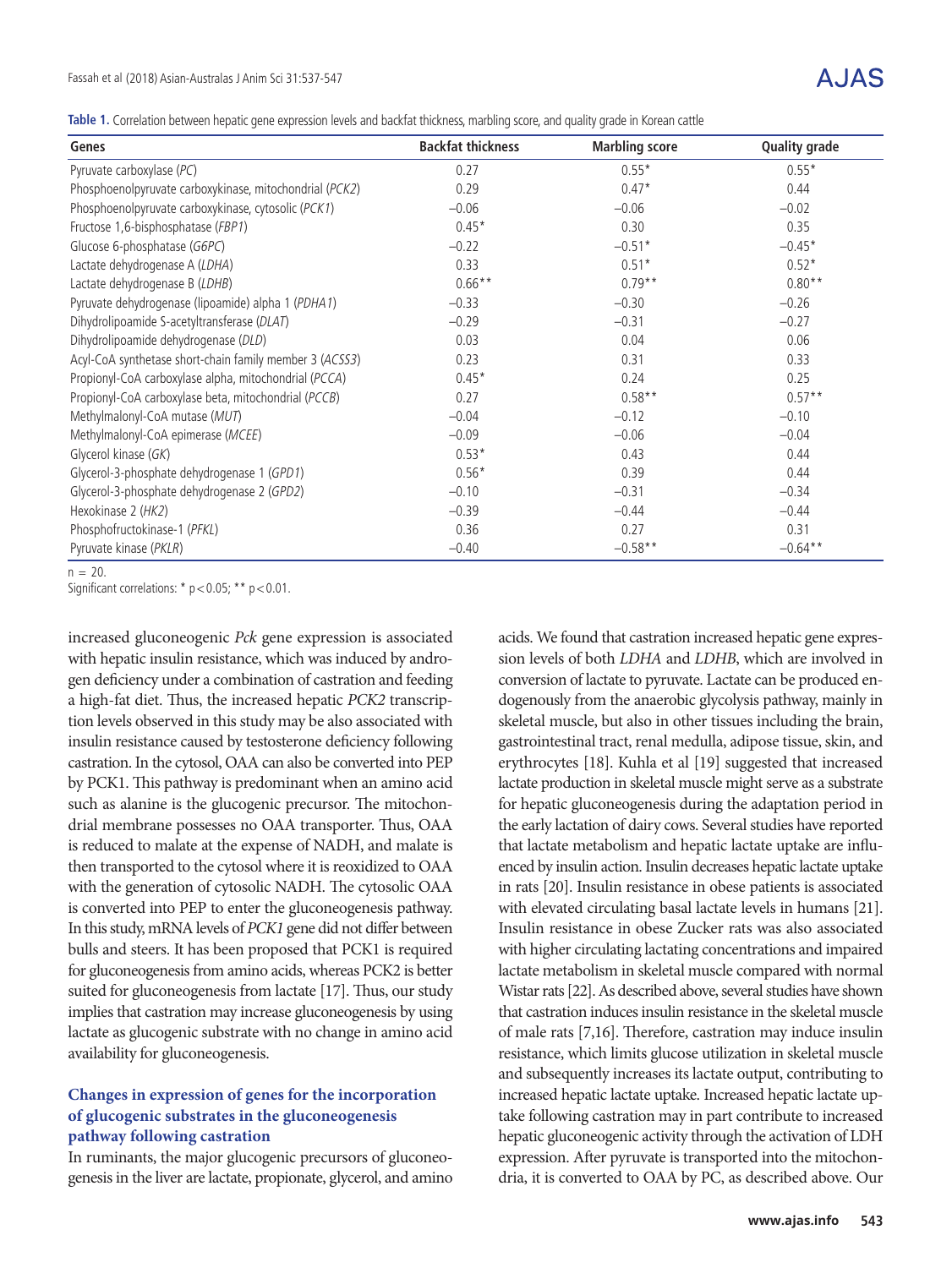## **AJAS**

findings on the upregulation of *PC* and *PCK2* gene expression following castration may be due to the increase in lactate availability for the glucogenic substrate. In a rat study, Stark et al [23] found that *Pck2* has a direct role in gluconeogenesis from a lactate substrate.

In addition to endogenous lactate production from peripheral tissues, lactate can also be produced in the rumen of ruminant animals by bacterial fermentation if they are fed high amounts of concentrate diet, including starch, and if ruminal pH is relatively low [3]. This lactate can also be used as a gluconeogenesis substrate. In the conventional Korean beef cattle feeding system, steers consume a higher concentrate diet than do bulls during the finishing period to increase MS [24]. In steers, this may induce higher lactate production, which may be used as a glucogenic substrate. Further study is warranted to understand the link between hepatic gluconeogenesis metabolism and lactate production in the skeletal muscle and rumen of cattle.

We found that castration increased gene expression for *GK* and *GPD1*, which are involved in the incorporation of glycerol into the gluconeogenesis pathway. This result indicates that castration may increase the utilization of glycerol as a glucogenic source. In a mouse study, a deficiency of *Gpd1* activity inhibited the use of glycerol for gluconeogenesis [25]. In mouse and rat studies, insulin resistance has induced lipolysis, resulting in increased generation of fatty acid and glycerol production, which caused hepatic increases in acetyl-CoA production and glycerol input [26]. Adeva-Andany et al [27] reported positive correlation of the rates of gluconeogenesis and fatty acid oxidation. Increased hepatic fatty acid oxidation activates gluconeogenesis, in part, due to increased production of acetyl-CoA, which is an activator of *PC* [28]. Our previous study showed that castration increases fatty acid oxidation in skeletal muscle of Korean cattle [29]. Perry et al [26] suggested that allosteric regulation of *PC* activity by hepatic acetyl-CoA is an important factor regulating hepatic glucose production. In their study, insulin resistance increased gluconeogenesis through increased *PC* activation by acetyl-CoA and increased utilization of glycerol as a glucogenic source. Xia et al [7] also reported that castration-induced testosterone deficiency decreased insulin sensitivity and that it increased hepatic gluconeogenesis, especially from a glycerol substrate. Thus, our observation that increased transcription levels of genes encoding *PC*, *GK*, and *GPD1* for the utilization of glycerol as a glucogenic substrate may be also associated with insulin resistance caused by testosterone deficiency following castration. Further study is needed to verify whether castration increases hepatic fatty acid oxidation, thus increasing production of acetyl-CoA and glycerol, contributing to activation of the gluconeogenesis pathway.

Overall, the current study showed that the combined effects of bull castration and a high-concentration diet during the fattening period might cause insulin resistance, resulting in increased lipolysis and subsequent increased production of lactate, glycerol, and acetyl-CoA. These increases then may activate several enzymes (LDH, PC, PCK2, GK, and GPD1) responsible for gluconeogenesis.

Collectively, our results indicate that castration increases transcriptional activities of the hepatic gluconeogenesis pathway from propionate through the activation of *ACCS3* and *PCCB* gene expression. In ruminants, feeding a higher-concentrate produces relatively high propionate levels in the rumen [30]. In Korea, steers are typically fed a higher-concentrate during the late fattening period than bulls are, probably causing higher propionate production in steers than in bulls [31]. Thus, increased transcriptional activities of propionate utilization for gluconeogenesis precursors following castration may in part be due to the consumption of a high-concentrate during the late fattening period in steers.

Gluconeogenesis from propionate is less responsive than other substrates to changes in insulin concentration [32]. When lactate and glucogenic amino acids are more available for other synthetic processes, propionate could preferentially be used for gluconeogenesis [2,32], increasing the proportion of glucose derived from propionate. Our results indicate that expression levels of genes encoding enzymes for the gluconeogenesis pathway using several substrates including lactate, glycerol, and propionate are upregulated following castration.

In this study, steers showed the higher hepatic mRNA levels of the *PKLR* gene than bulls indicating lower PEP conversion for ATP production following castration. In a mouse study, insulin resistance in the liver led to a decrease in the expression of *Pklr* [33]. As described above, we found that castration increased the mRNA levels of the *LDH* gene, which is responsible for gluconeogenesis from lactate. Thus, our study demonstrates the shift of PEP utilization from energy (ATP) production to lactate utilization for hepatic gluconeogenesis.

#### **Significant correlation between hepatic gene expression levels and backfat thickness, marbling score, and quality grade**

By correlation analysis, we found significant correlations of expression levels of several genes including *FBP1*, *LDHB*, *PCCA*, *GK*, and *GPD1* with backfat thickness. The QG of Korean cattle beef is determined mainly by MS. We also found that hepatic mRNA levels of *PC*, *PCK2*, *LDHA*, *LDHB*, and *PCCB* genes were positively correlated with the MS and/or QG. Insulin resistance increased hepatic glucose production; however, it was associated with diminished glucose utilization in muscle and enhanced utilization in white adipose tissue [34]. Prior and Scott [35] suggested that increased availability of glucogenic precursors (lactate and propionate) or glucose may be responsible for the induction of lipogenesis in steer fat tissues. Therefore, significant correlations of glucogenic gene expression with carcass traits may support that increased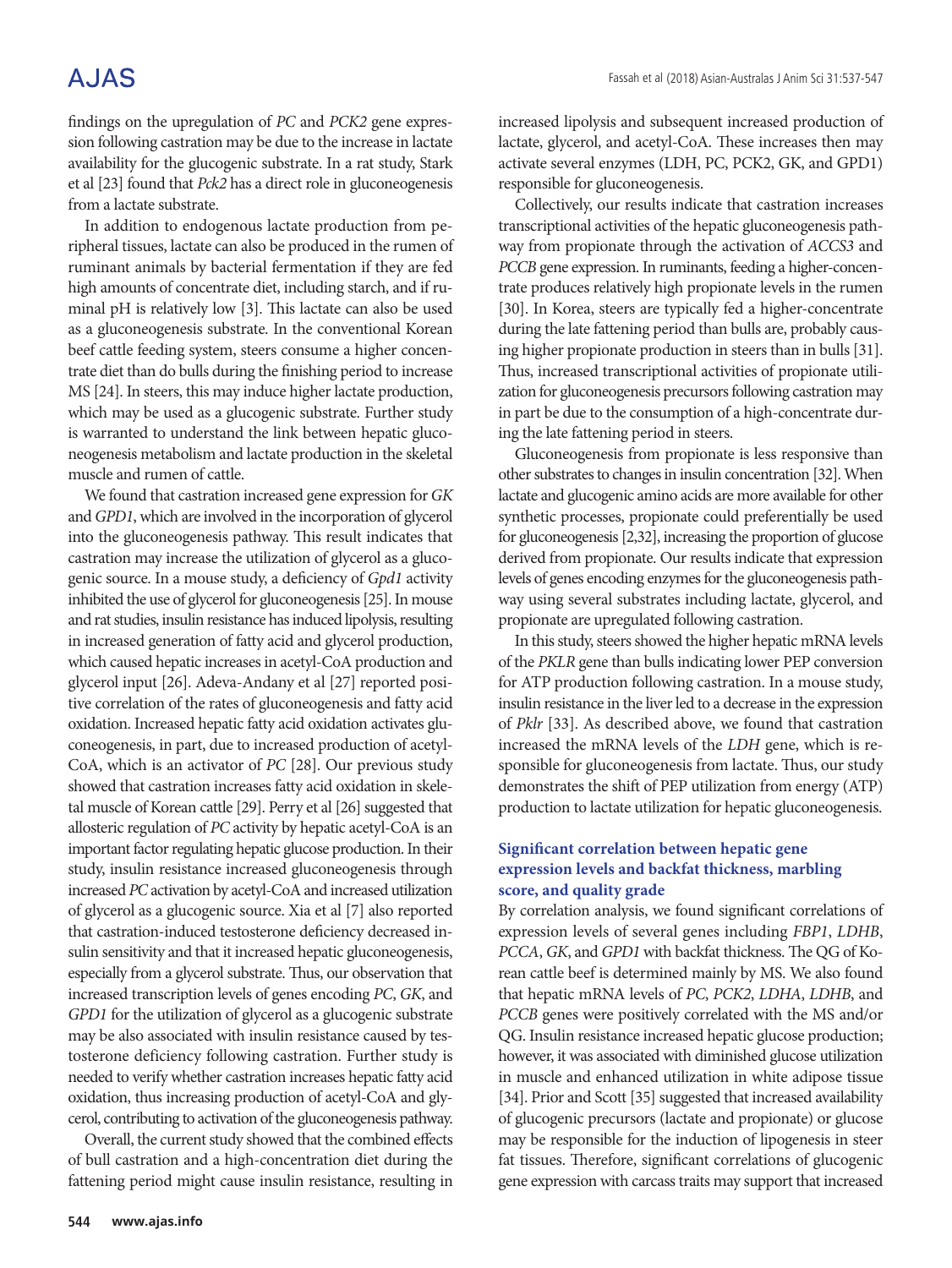incorporation of glucogenic substrates from lactate and glycerol or propionate enhance hepatic gluconeogenesis, which contributes to glucose utilization in adipose tissue, resulting in increased backfat thickness and intramuscular fat deposition, and thus MS and QG following castration. Some genes for gluconeogenesis may therefore be used as genetic markers to predict backfat thickness, MS, and QG.

In addition, castration may change the myofiber composition and size in the LM. Castration decreased the type IIA myofiber (fast-twitch oxidative) and increased the type IIB myofiber (fast-twitch glycolytic) in LM [36]. Increased proportion of type IIB muscle fibers has been found to correlate with insulin resistance, which may alter the metabolism and/or storage of lipids in the muscle, partly contributing to increased intramuscular fat deposition following castration.

Our results reveal that castration of bulls upregulates the transcriptional levels of several genes involved in gluconeogenesis, including *PCCB*, *PC*, *PCK2*, *LDHA* and *LDHB*, *GK*, and *GPD1* (Figure 4). These results demonstrate that castration may increase gluconeogenesis pathways from several substrates, including lactate, propionate, and glycerol. The castration of male animals significantly reduces circulating androgen concentrations, and androgen deficiency often induces insulin resistance. Insulin resistance is known to increase gluconeogenesis, especially from lactate and glycerol. In contrast, gluconeogenesis from propionate is known to be less



**Figure 4.** Changes in the hepatic expression levels of genes for gluconeogenesis pathway following castration of bulls. Castration upregulated the mRNA levels of several gluconeogenesis genes, including PCCB, ACSS3\* (p = 0.06), PC, PCK2, LDHA, and LDHB, GK, and GPD1, demonstrating that castration increases the transcriptional activities of hepatic gluconeogenesis from several glucogenic substrates (propionate, lactate, and glycerol). ACSS3, acyl-CoA synthetase short-chain family member 3; DLAT, dihyrolipoamide S-acetyltransferase; DLD, dihydrolipoamide dehydrogenase; FBP1, fructose 1,6-bisphosphate; G6PC, glucose 6-phosphatase; GK, glycerol kinase; GPD1, glycerol-3-phosphate dehydrogenase-1; GPD2, glycerol-3-phosphate dehydrogenase-2; HK2, hexokinase 2; LDHA, lactate dehydrogenase A; LDHB, lactate dehydrogenase A; LDHB, lactate dehydrogenase A; LDHB, lactate dehydrogenase B; MCEE, methymalonyl CoA epimerase; MUT, methylmalonyl CoA mutase; PC, pyruvate carboxylase; PCCB, propionyl CoA carboxylase beta; PCCA, propionyl CoA carboxylase alpha; PCK1, cytosolic phosphoenolpyruvate carboxykinase; PCK2, mitochondrial phosphoenolpyruvate carboxykinase; PDHA1, pyruvate dehydrogenase (lipoamide) alpha 1, cytosolic; PFKL, phosphofructokinase-1; PKLR, pyruvate kinase; SLC2A2, solute carrier family 2 member 2; G6P, glucose 6-phosphate; F6P, fructose 6-phosphate; F1,6P, fructose 1,6-bisphosphate; GA3P, glyceraldehyde-3-phosphate; DHAP, dihydroxyacetone phosphate; G3P, glycerol-3-phosphate; PEP, phosphoenolpyruvate; OAA, oxaloacetate; TCA, tricarboxylic acid cycle.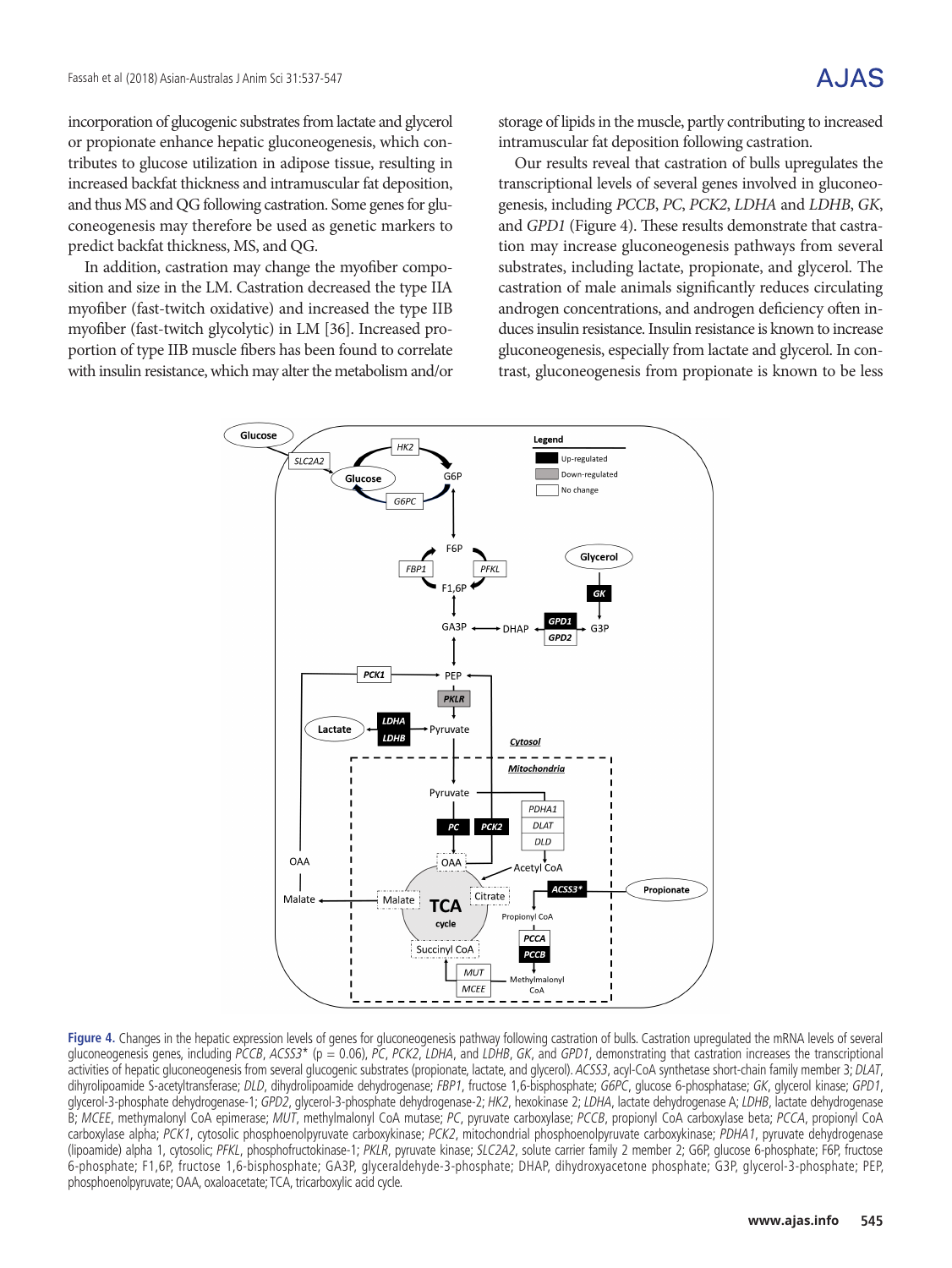# **AJAS**

responsive to insulin. Overall, castration may increase gluconeogenesis through both insulin-dependent (from lactate and glycerol) and insulin-independent (from pyruvate) pathways in beef cattle. We found positive correlations of gluconeogenic gene expression in the liver with backfat thickness, MS, and QG. These results imply that increased hepatic gluconeogenic gene expression following castration is associated with increased backfat thickness and intramuscular fat deposition, and thus QG.

## **CONFLICT OF INTEREST**

We certify that there is no conflict of interest with any financial organization regarding the material discussed in the manuscript.

## **ACKNOWLEDGMENTS**

This study was supported by Basic Science Research Program through the National Research Foundation of Korea (NRF) funded by the Ministry of Science, ICT and future Planning (2017R1A2B4003207), and Next-Generation BioGreen 21 Program (PJ01114001) funded by Rural Development Administration, Republic of Korea. The first author received a Ph.D. scholarship from the Directorate General of Resources for Research, Technology, and Higher Education of the Republic of Indonesia.

### **REFERENCES**

- 1. Nafikov RA, Beitz DC. Carbohydrate and lipid metabolism in farm animals carbohydrate and lipid metabolism in farm animals. J Nutr 2007;137:702-5.
- 2. Huntington GB, Harmon DL, Richards CJ. Sites, rates, and limits of starch digestion and glucose metabolism in growing cattle. J Anim Sci 2006;84:E14-24.
- 3.Aschenbach JrR, Kristensen NB, Donkin SS, Hammon HM, Penner GB. Gluconeogenesis in dairy cows: the secret of making sweet milk from sour dough. IUBMB Life 2010;62: 869-77.
- 4. Bong JJ, Jeong JY, Rajasekar P, et al. Differential expression of genes associated with lipid metabolism in longissimus dorsi of Korean bulls and steers. Meat Sci 2012;91:284-93.
- 5. National Livestock Cooperatives Federation (NLCF). Korean carcass grading standard. Seoul, Korea: National Livestock Cooperatives Federation Republic of Korea; 1998.
- 6. Ribeiro EL, Hernandez JA, Zanella EL, et al. Growth and carcass characteristics of pasture fed LHRH immunocastrated, castrated and intact Bos indicus bulls. Meat Sci 2004;68:285- 90.
- 7.Xia F, Xu X, Zhai H, et al. Castration-induced testosterone deficiency increases fasting glucose associated with hepatic

and extra-hepatic insulin resistance in adult male rats. Reprod Biol Endocrinol 2013;11:106-16.

- 8.Korea Institute for Animal Products Quality Evaluation (KAPE). Report of business for animal products grading. Gunpo, Korea: Korea Institute for Animal Products Quality Evaluation; 2013.
- 9. Livak KJ, Schmittgen TD. Analysis of relative gene expression data using real-time quantitative PCR and the  $2^{\triangle\Delta CT}$  method. Methods 2001;25:402-8.
- 10.Al-Trad B, Wittek T, Penner GB, et al. Expression and activity of key hepatic gluconeogenesis enzymes in response to increasing intravenous infusions of glucose in dairy cows. J Anim Sci 2010;88:2998-3008.
- 11.Orchard SG, Anderson JW. Substrate specificity of the short chain fatty acyl-coenzyme a synthetase of pinus radiata. Phytochemistry 1996;41:1465-72.
- 12.Wang LF, Yang GQ, Yang S, et al. Alteration of factors associated with hepatic gluconeogenesis in response to acute lipopolysaccharide in dairy goat. J Anim Sci 2015;93:2767-77.
- 13.National Center for Biotechnology Information (NCBI) [Internet]. Bethesda, MD, USA: National Center for Biomedical Information; 2017 [cited 2017 Jan 2]. Available from: https:// www.ncbi.nlm.nih.gov/gene/614302
- 14.Li WQ, Bu DP, Wang JQ, et al. Effect of two different diets on liver gene expression associated with glucose metabolism in dairy cows. Livest Sci 2013;158:223-9.
- 15.Rui L. Energy metabolism in the liver. Compr Physiol 2014;4: 177-97.
- 16.Dubois V, Laurent MR, Jardi F, et al. Androgen deficiency exacerbates high-fat diet-induced metabolic alterations in male mice. Endocrinology 2016;157:648-65.
- 17.Hanson RW, Reshef L. Regulation of phosphoenolpyruvate carboxykinase (GTP) gene expression. Annu Rev Biochem 1997;66:581-611.
- 18.Guo X, Li H, Xu H, et al. Glycolysis in the control of blood glucose homeostasis. Acta Pharm Sin B 2012;2: 358-67.
- 19.Kuhla B, Nurnberg G, Albrecht D, et al. Involvement of skeletal muscle protein, glycogen, and fat metabolism in the adaptation on early lactation of dairy cows. J Proteome Res 2011;10:4252- 62.
- 20.Edgerton DS, Ramnanan CJ, Grueter CA, et al. Effects of insulin on the metabolic control of hepatic gluconeogenesis *in vivo*. Diabetes 2009;58:2766-75.
- 21.Lovejoy J, Newby FD, Gebhart SSP, DiGirolamo M. Insulin resistance in obesity is associated with elevated basal lactate levels and diminished lactate appearance following intravenous glucose and insulin. Metabolism 1992;41:22-7.
- 22.Py G, Lambert K, Perez-Martin A, et al. Impaired sarcolemmal vesicle lactate uptake and skeletal muscle MCT1 and MCT4 expression in obese Zucker rats. Am J Physiol Endocrinol Metab 2001;281:E1308-15.
- 23.Stark R, Kibbey RG. The mitochondrial isoform of phosphoenolpyruvate carboxykinase (PEPCK-M) and glucose homeo-